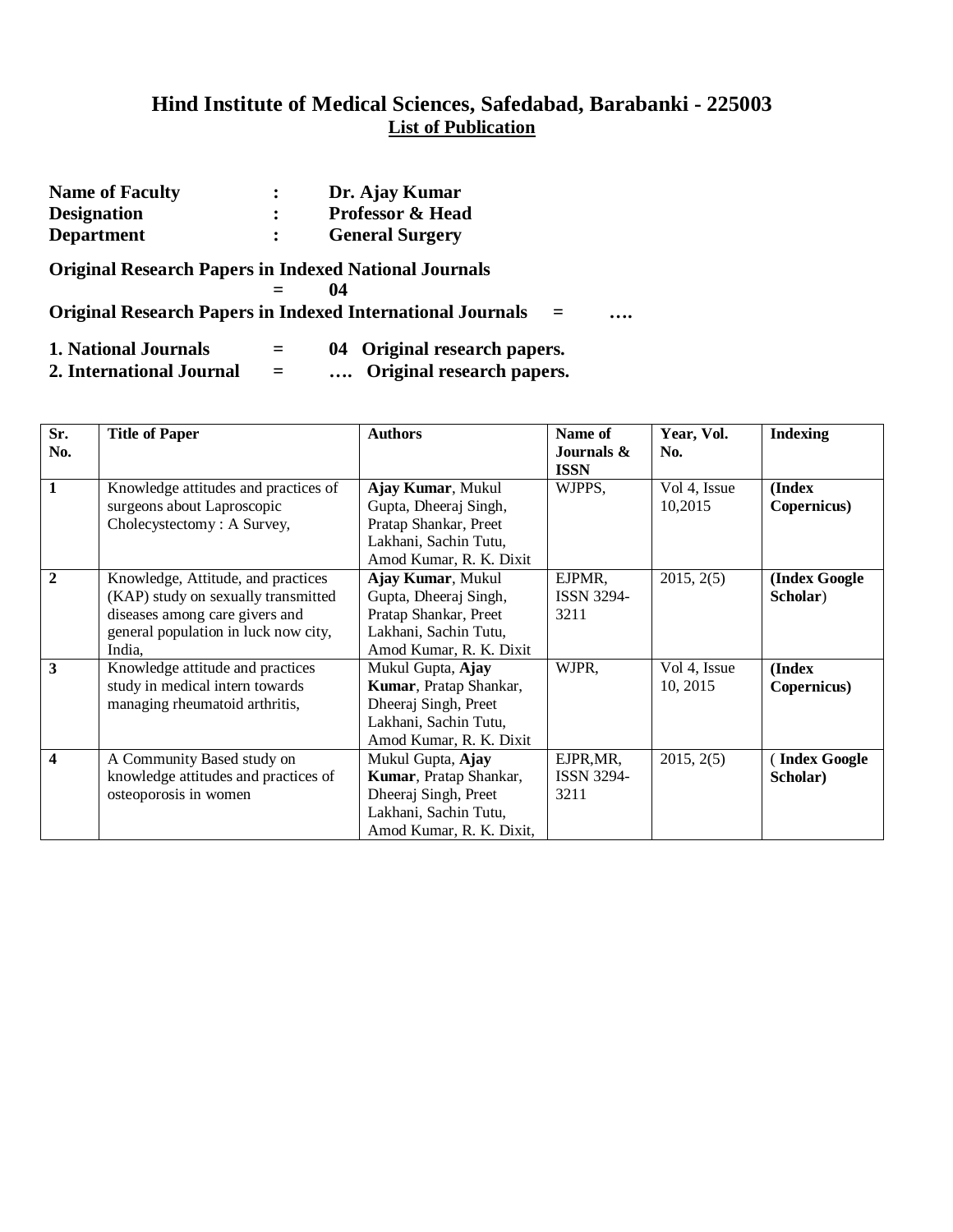| <b>Name of Faculty</b>                                       | :   | Dr. Sanjiv Bhatia                                                        |   |
|--------------------------------------------------------------|-----|--------------------------------------------------------------------------|---|
| <b>Designation</b>                                           | :   | <b>Professor</b>                                                         |   |
| <b>Department</b>                                            |     | <b>General Surgery</b>                                                   |   |
| <b>Original Research Papers in Indexed National Journals</b> |     |                                                                          |   |
|                                                              |     | 06                                                                       |   |
|                                                              |     | <b>Original Research Papers in Indexed International Journals</b><br>$=$ | . |
| 1. National Journals                                         | $=$ | 06 Original research papers.                                             |   |
| 2. International Journal                                     | $=$ | Original research papers.                                                |   |

#### *Publications: Assistant Professor to Associate Professor*

| Sr.<br>No.              | <b>Title of Paper</b>                                                                                | <b>Authors</b>                                                                                                              | Name of<br>Journals &<br><b>ISSN</b> | Year, Vol.<br>No.           | <b>Indexing</b>       |
|-------------------------|------------------------------------------------------------------------------------------------------|-----------------------------------------------------------------------------------------------------------------------------|--------------------------------------|-----------------------------|-----------------------|
| $\mathbf{1}$            | <b>Ultrasonic Parameters of Fibroids</b><br>for Noninvasive Thermal Therapy<br>Planning.             | Kirti Bhatia and Sanjiv<br><b>Bhatia</b>                                                                                    | Lucknow<br>Journal of<br>Sciences,   | Vol. 8, No.<br>1, 2011.     | (Index in Niscair)    |
| $\overline{2}$          | Advances in Cancer Research: A<br>Nanotechnological Approach.                                        | Kirti Bhatia, N. Ram<br>and Sanjiv Bhatia                                                                                   |                                      | 2010                        | (Index in Niscair)    |
| 3                       | Study of knowledge, attitude and<br>practice general population of luck<br>now towards hypertension, | Sanjiv Bhatia, BS<br>Khanka, Dheeraj<br>Singh, Pratap Shankar,<br>Sachin Tutu, Preet<br>Lakhani, Amod<br>Kumar, R. K. Dixit | WJPPS,                               | Vol 4,<br>Issue 10,<br>2015 | (Index<br>Copernicus) |
| $\overline{\mathbf{4}}$ | Knowledge attitude and practice<br>regarding lifestyle modification in<br>type 2 diabetic patients,  | Sanjiv Bhatia, BS<br>Khanka, Dheeraj<br>Singh, Pratap Shankar,<br>Sachin Tutu, Preet<br>Lakhani, Amod<br>Kumar, R. K. Dixit | WJPR,                                | Vol 4,<br>Issue 10,<br>2015 | (Index<br>Copernicus) |

#### *Publications: Associate Professor to Professor*

| Sr.            | <b>Title of Paper</b>          | <b>Authors</b> | <b>Name of Journals</b> | Year, Vol. No.     | <b>Indexing</b>      |
|----------------|--------------------------------|----------------|-------------------------|--------------------|----------------------|
| No.            |                                |                | & ISSN                  |                    |                      |
| $\mathbf{1}$   | Study of Role of               | Bhatia S,      | International           | Volume 4, Issue 7, | <b>Indexed in</b>    |
|                | Intralesional Corticosteroid   | Singh DB,      | Journal of              | July 2017;         | <b>Index Medicus</b> |
|                | Therapy on Surface             | Kumar S,       | Contemporary            |                    | & Index              |
|                | Haemangiomas;                  | Singh HP,      | Medical                 |                    | Copernicus           |
|                |                                | Singh AB;      | Research:               |                    |                      |
| $\overline{2}$ | Management of peritonitis in a | Bhatia S, Goel | International           | September2017/Vol  | Indexed in           |
|                | rural tertiary care institute; | V, Singal U,   | Journal of Surgery      | $3$ /Issue 3;      | <b>Index</b>         |
|                |                                | Verma S;       | & Orthopaedics;         |                    | <b>Copernicus</b>    |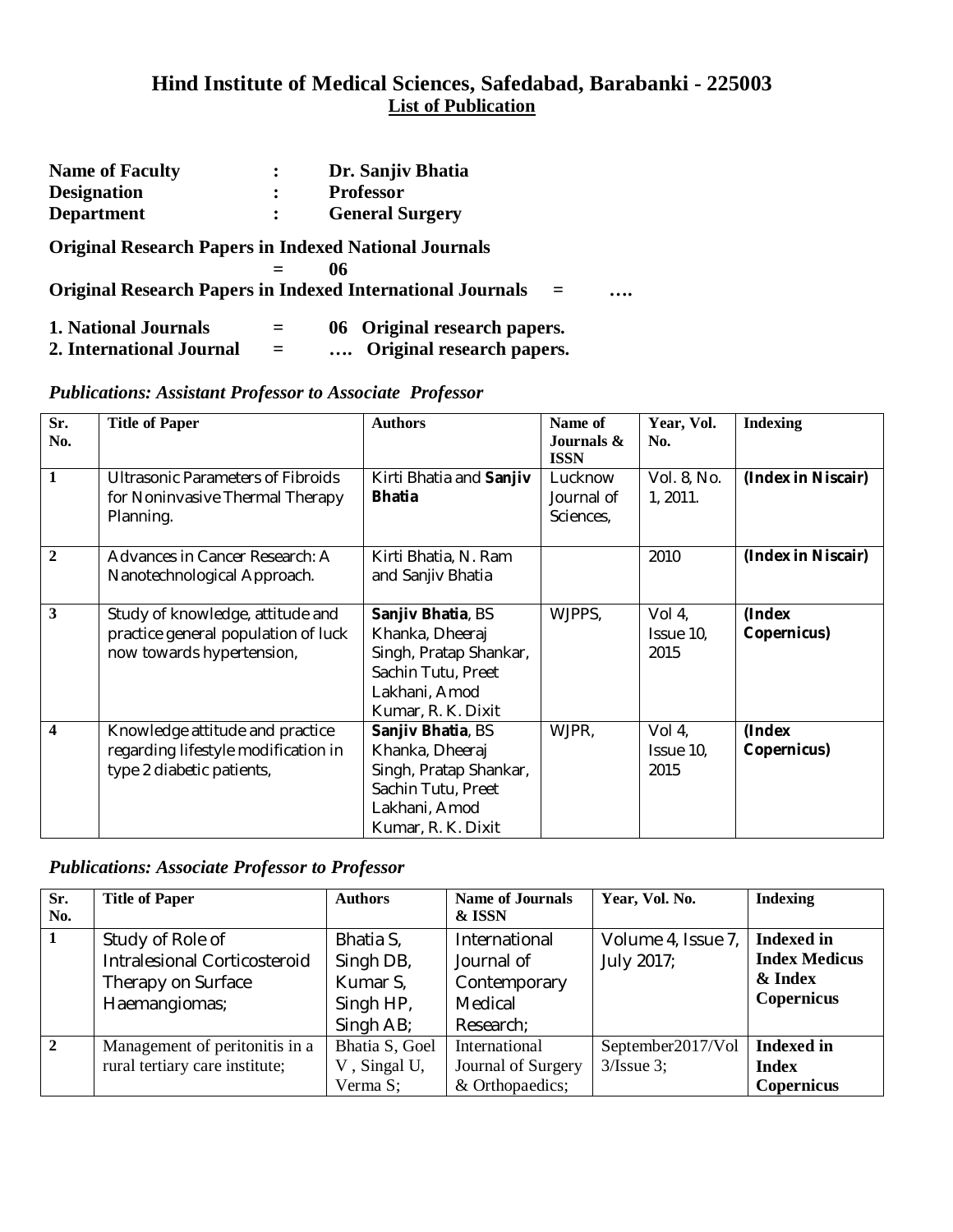| <b>Name of Faculty</b>                                       | $\ddot{\cdot}$ | Dr. Pratipal Singh                                                       |   |
|--------------------------------------------------------------|----------------|--------------------------------------------------------------------------|---|
| <b>Designation</b>                                           | $\ddot{\cdot}$ | <b>Associate Professor</b>                                               |   |
| <b>Department</b>                                            | $\ddot{\cdot}$ | <b>General Surgery</b>                                                   |   |
| <b>Original Research Papers in Indexed National Journals</b> |                | 05                                                                       |   |
|                                                              |                | <b>Original Research Papers in Indexed International Journals</b><br>$=$ | . |
| 1. National Journals                                         |                | 05 Original research papers.                                             |   |

**2. International Journal = …. Original research papers.**

| Sr.                     | <b>Title of Paper</b>                 | <b>Authors</b>         | Name of                   | Year, Vol. No.       | <b>Indexing</b> |
|-------------------------|---------------------------------------|------------------------|---------------------------|----------------------|-----------------|
| No.                     |                                       |                        | Journals &<br><b>ISSN</b> |                      |                 |
| $\mathbf{1}$            | Minimal invasive treatment of         | Singh P, Jain P,       | Indian J                  | $2009$ Jan $25(1)$ : | (Index in       |
|                         | ureteropelvic junction obstruction in | Dharaskar A, Mandhani  | Urol.                     | 68-71                | PubMed)         |
|                         | low volume pelvis : A comparative     | A, Dubey D, Kapoor R,  |                           |                      |                 |
|                         |                                       |                        |                           |                      |                 |
|                         | study of endopyelotomy and            | Kumar A, Srivastava A. |                           |                      |                 |
|                         | laparoscopic nondismembered           |                        |                           |                      |                 |
|                         | pyekoplasty.                          |                        |                           |                      |                 |
| $\overline{2}$          | A. Use of absorbable gelatin sponge   | Singh P, Mandhani      | Arch Esp                  | $2009$ Jul; 62 (6):  | (Index in       |
|                         | as an adjunct to "totally tubeless    |                        | Urol.                     | 423-9                | PubMed)         |
|                         | percutaneous nephrolithotomy"         |                        |                           |                      |                 |
| $\overline{3}$          | Laproscopic radical nephrectomy: a    | Srivastava A, Gupta M, | Urol Int.                 | 2009; 82(3):330-     | (Index in       |
|                         | journey from T1 to very large T2      | Singh P, Dubey D,      |                           | $4, \text{doi: } 10$ | PubMed)         |
|                         | tumors.                               | Mandhani A, Kapoor R,  |                           | 1159/000209367,      |                 |
|                         |                                       | Kumar A,               |                           |                      |                 |
| $\overline{\mathbf{4}}$ | Laparoscopic pyeloplasty: a versatile | Srivastava A, Singh P. | Urol Int.                 | 2009;83(4):420-4     | (Index in       |
|                         | alternative to open pyeloplasty.      | Maheshwari R, Ansari   |                           |                      | PubMed)         |
|                         |                                       | MS, Dubey D, Kapoor,   |                           |                      |                 |
|                         |                                       | Kumar A, Mandhani A.   |                           |                      |                 |
| $\overline{5}$          | Post renal transplant surgical        | Srivastava A,          | Int. Urol                 | $2010$ Jun; 42 (2):  | (Index in       |
|                         | complications with newer              | Muruganandham K,       | Nephrology                | 279-84               | PubMed)         |
|                         | immunosuppressive drugs               | Vinodh PB, Singh P,    |                           |                      |                 |
|                         | mycophenolate mofetil vs m-TOR        | Dubey D, Kapoor R,     |                           |                      |                 |
|                         | inhibitors.                           | Kumar A, Sharma RK,    |                           |                      |                 |
|                         |                                       | Prasad N.              |                           |                      |                 |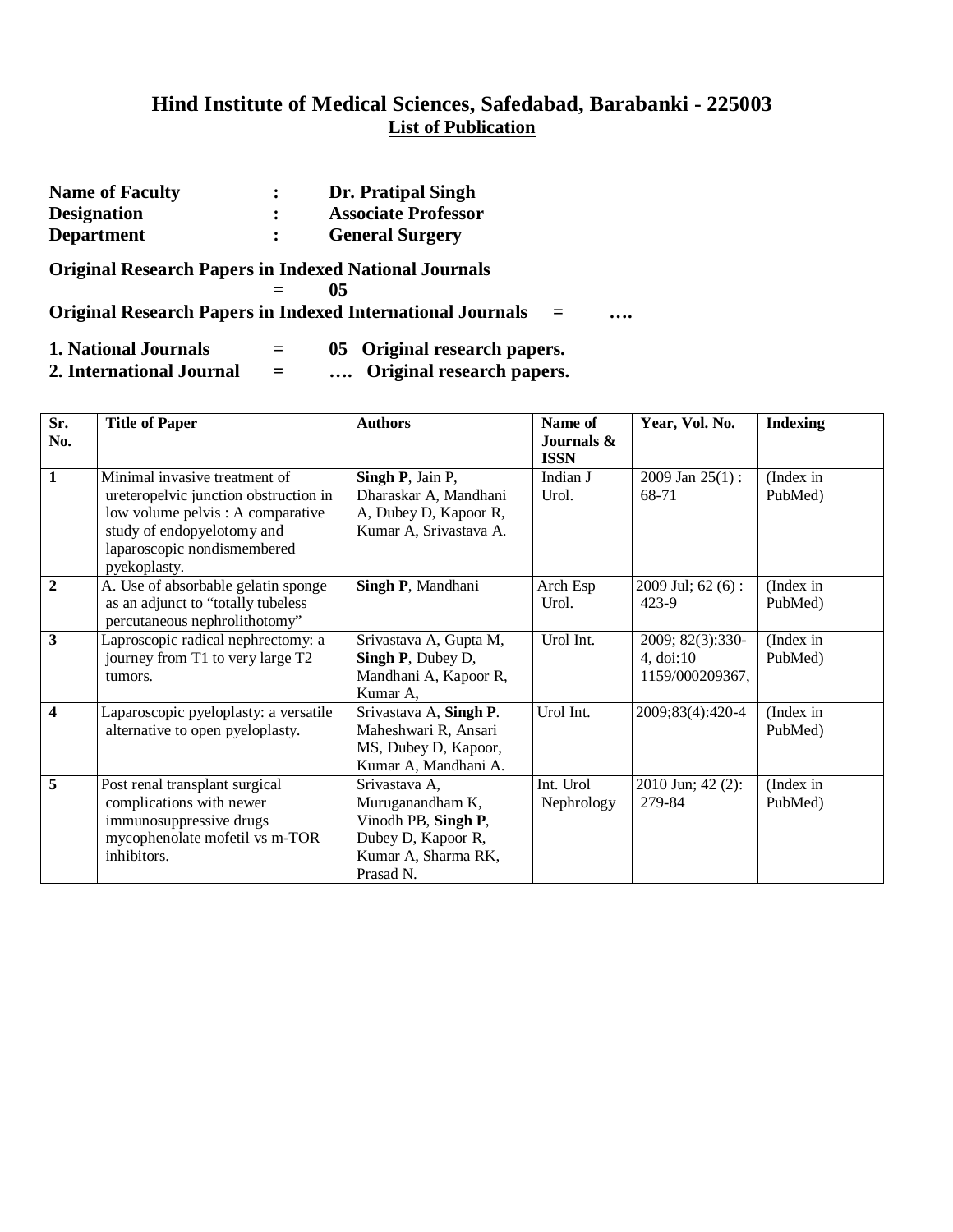| <b>Name of Faculty</b>                                       | Dr. Arun Kumar Singh                                                    |     |  |
|--------------------------------------------------------------|-------------------------------------------------------------------------|-----|--|
| <b>Designation</b>                                           | <b>Associate Professor</b>                                              |     |  |
| <b>Department</b>                                            | <b>General Surgery</b>                                                  |     |  |
| <b>Original Research Papers in Indexed National Journals</b> | 02<br><b>Original Research Papers in Indexed International Journals</b> | $=$ |  |

| <b>1. National Journals</b> |  | - | 02 Original research papers. |
|-----------------------------|--|---|------------------------------|
|                             |  |   |                              |

**2. International Journal = …. Original research papers**

| Sr.            | <b>Title of Paper</b>         | <b>Authors</b>           | Name of         | Year, Vol.  | <b>Indexing</b>   |
|----------------|-------------------------------|--------------------------|-----------------|-------------|-------------------|
| No.            |                               |                          | <b>Journals</b> | No.         |                   |
|                |                               |                          | & ISSN          |             |                   |
| $\mathbf{1}$   | Knowledge, Attitude and       | <b>Arun Kumar Singh,</b> | Journal of      | Volume 05   | <b>Index</b>      |
|                | Practices of Suturing and     | Vijay Goel, Pratap       | Medical         | $I$ ssue 04 | <b>Copernicus</b> |
|                | Management of wound among     | Shankar, Amod            | <b>Sciences</b> | April 2017  |                   |
|                | Interns.                      | Kumar Sachan,            | And             |             |                   |
|                |                               | Rakesh Kumar Dixit.      | Clinical        |             |                   |
|                |                               |                          | Research;       |             |                   |
|                |                               |                          | <b>ISSN</b>     |             |                   |
|                |                               |                          | 2455-           |             |                   |
|                |                               |                          | 0450;           |             |                   |
| $\overline{2}$ | Perception of Kshar Sutra     | <b>Arun Kumar Singh,</b> | Journal of      | Volume 05   | <b>Index</b>      |
|                | Therapy among Medical         | Vijay Goel, Pratap       | Medical         | Issue 04    | <b>Copernicus</b> |
|                | Interns in Treatment of Piles | Shankar, Amod            | <b>Sciences</b> | April 2017  |                   |
|                | and Fistula.                  | Kumar Sachan,            | And             |             |                   |
|                |                               | Rakesh Kumar Dixit       | Clinical        |             |                   |
|                |                               |                          | Research;       |             |                   |
|                |                               |                          | <b>ISSN</b>     |             |                   |
|                |                               |                          | 2455-           |             |                   |
|                |                               |                          | 0450;           |             |                   |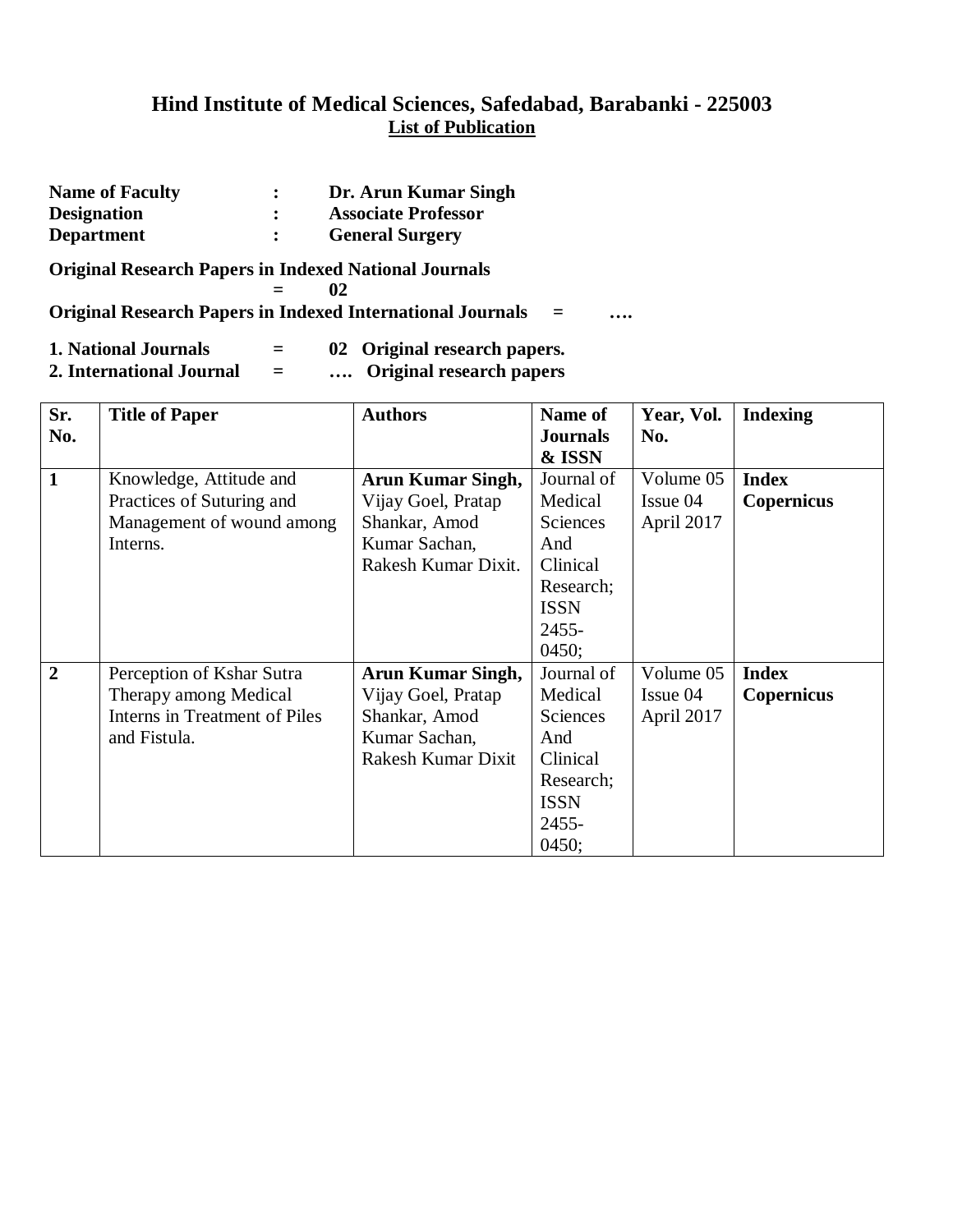| <b>Name of Faculty</b>                                       | $\ddot{\phantom{a}}$ | Dr. Vijay Goel                                                         |
|--------------------------------------------------------------|----------------------|------------------------------------------------------------------------|
| <b>Designation</b>                                           | $\ddot{\phantom{a}}$ | <b>Associate Professor</b>                                             |
| <b>Department</b>                                            | $\ddot{\cdot}$       | <b>General Surgery</b>                                                 |
| <b>Original Research Papers in Indexed National Journals</b> |                      |                                                                        |
|                                                              |                      | 02                                                                     |
|                                                              |                      | <b>Original Research Papers in Indexed International Journals</b><br>. |
| 1. National Journals                                         | $=$                  | 02 Original research papers.                                           |
| 2. International Journal                                     |                      | Original research papers                                               |

| Sr.<br>No.     | <b>Title of Paper</b>                                                                               | <b>Authors</b>                                                                                   | Name of<br><b>Journals</b><br>& ISSN                                                                      | Year, Vol.<br>No.                   | <b>Indexing</b>                   |
|----------------|-----------------------------------------------------------------------------------------------------|--------------------------------------------------------------------------------------------------|-----------------------------------------------------------------------------------------------------------|-------------------------------------|-----------------------------------|
| $\mathbf{1}$   | Knowledge, Attitude and<br>Practices of Suturing and<br>Management of wound among<br>Interns.       | Arun Kumar Singh,<br>Vijay Goel, Pratap<br>Shankar, Amod<br>Kumar Sachan,<br>Rakesh Kumar Dixit. | Journal of<br>Medical<br><b>Sciences</b><br>And<br>Clinical<br>Research;<br><b>ISSN</b><br>2455-<br>0450; | Volume 05<br>Issue 04<br>April 2017 | <b>Index</b><br><b>Copernicus</b> |
| $\overline{2}$ | Perception of Kshar Sutra<br>Therapy among Medical<br>Interns in Treatment of Piles<br>and Fistula. | Arun Kumar Singh,<br>Vijay Goel, Pratap<br>Shankar, Amod<br>Kumar Sachan,<br>Rakesh Kumar Dixit  | Journal of<br>Medical<br><b>Sciences</b><br>And<br>Clinical<br>Research;<br><b>ISSN</b><br>2455-<br>0450; | Volume 05<br>Issue 04<br>April 2017 | <b>Index</b><br><b>Copernicus</b> |